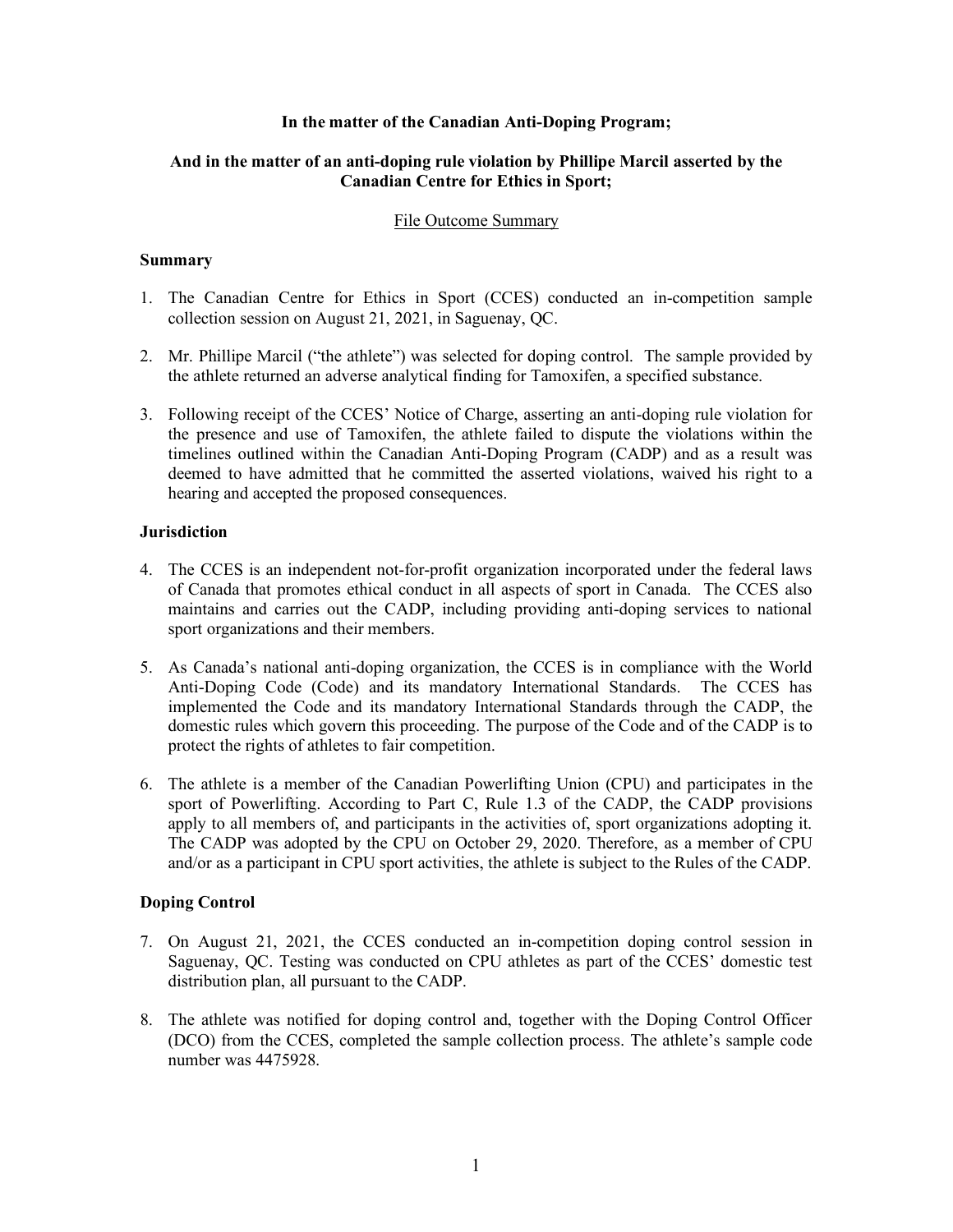9. On August 24, 2021, the athlete's sample was received by the World Anti-Doping Agency (WADA) accredited laboratory, the INRS-Institut Armand-Frappier (INRS), in Laval, QC.

#### **Results Management**

- 10. The adverse analytical finding was received from the INRS on September 9, 2021. The Certificate of Analysis indicated the presence of Tamoxifen.
- 11. Tamoxifen is classified as a specified substance on the 2021 WADA Prohibited List.
- 12. On September 16, 2021, the CCES commenced an initial review and Notification into the athlete's adverse analytical finding.
- 13. On October 4, 2021, the CCES formally issued a Notice of Charge asserting a violation against the athlete for the presence and use of a specified substance. Within the Notice of Charge, the CCES also imposed a Provisional Suspension on the athlete in accordance with CADP Rule 7.4.2.
- 14. In accordance with CADP Rule 10.2.2, the standard sanction for an anti-doping violation involving the presence and use of a specified substance, is a two (2) year period of ineligibility. The CCES proposed the standard two (2) year sanction within its Notice of Charge of October 4, 2021.

#### **Confirmation of Violation and Sanction**

- 15. In accordance with CADP Rule 8.4.2, which was specifically referenced within the Notice of Charge, the CCES informed the athlete on October 4, 2021, that should the athlete take no further action to dispute the asserted violation within 20 days of receiving the letter he would be deemed to have waived his right to a hearing and thereby would accept the two (2) year ineligibility sanction proposed by the CCES.
- 16. A case file was opened with the Sport Resolution Centre of Canada (SDRCC) on October 4, 2021.
- 17. On October 6, 2021, during an administrative call with the SDRCC, the athlete indicated his intent to sign the Waiver of Hearing form and accept both the violation and all proposed consequences. Despite his comments during the October 6, 2021 call, a signed Waiver of Hearing form was never submitted by the athlete.
- 18. On October 22, 2021, the CCES wrote to the athlete and provided notice that, in order to avoid the provisions of CADP Rule 8.4.2, he must formally respond to the CCES' assertion of an anti-doping rule violation and either request a hearing or waive his right to a hearing.
- 19. As no further action was taken by the athlete to dispute the asserted violation by the October 25, 2021, deadline, the CCES relies on the provisions contained in CADP Rule 8.4.2. Accordingly, effective October 26, 2021, by reason of the deemed Waiver, an anti-doping rule violation has been confirmed against the athlete for the presence and use of the identified prohibited substance. In accordance with CADP Rules 10.2.2, 8.4.2 and 10.13.2, the sanction for this violation is a two (2) year period of ineligibility, which commenced on October 4, 2021, and concludes on October 3, 2023.